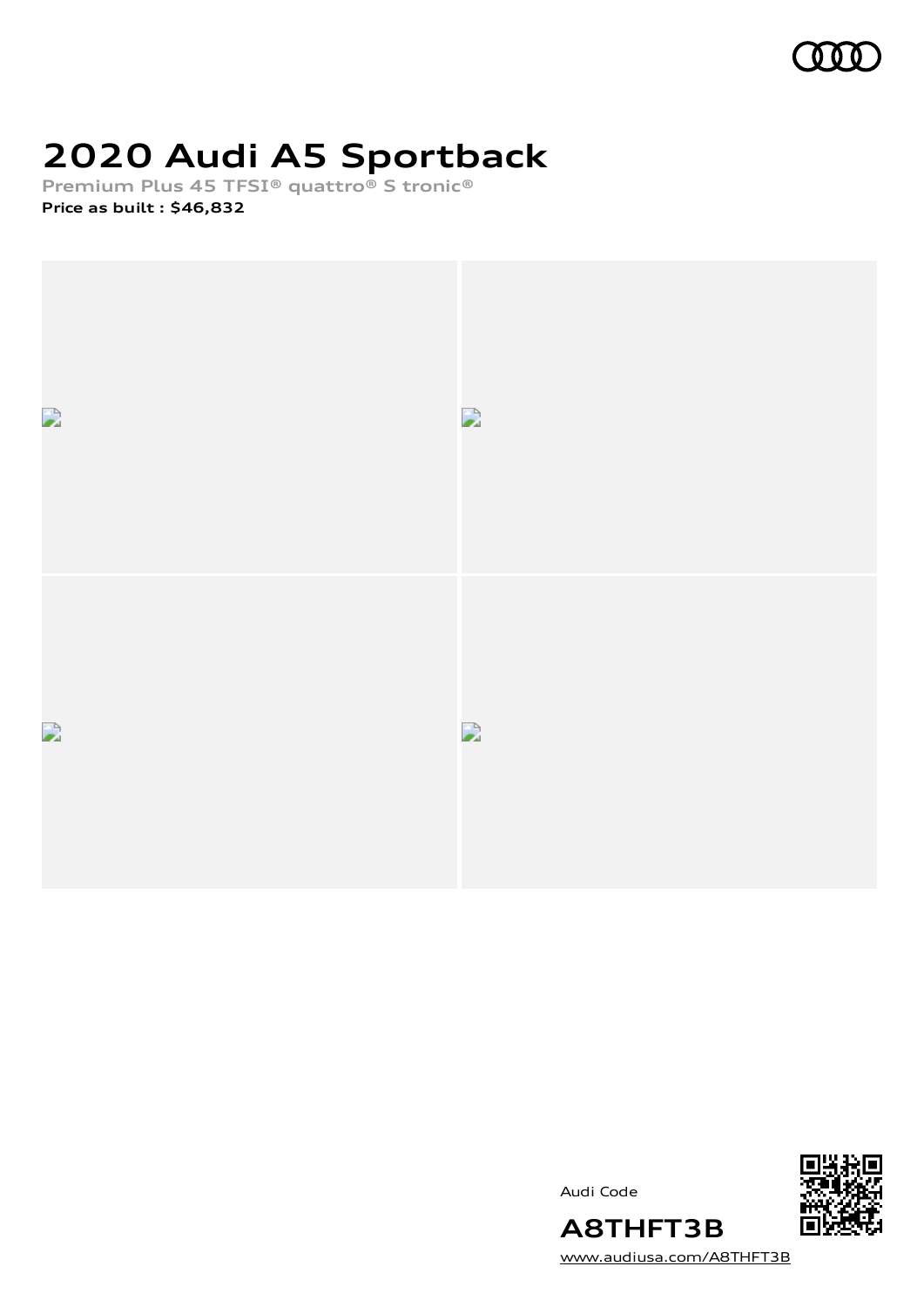# **Summary**

## **Audi 2020 Audi A5 Sportback**

Premium Plus 45 TFSI® quattro® S tronic®

**Price as buil[t](#page-8-0)** \$46,832

### **Exterior colour**

District Green metallic

## $\overline{\phantom{a}}$

### **Further Information**

|                 | N٥           |
|-----------------|--------------|
| Mileage         | 20,218 miles |
| Type of vehicle | Used car     |

**Warranty**

#### **Interior colour**

### **Technical Specifications**

| Engine type                  | 2.0-liter four-cylinder                       |
|------------------------------|-----------------------------------------------|
| stroke                       | Displacement/Bore and 1,984/82.5 x 92.8 cc/mm |
| Torque                       | 273 lb-ft@rpm                                 |
| Top track speed              | 130 mph mph                                   |
| Acceleration (0 - 60<br>mph) | 5.7 seconds seconds                           |
| Recommended fuel             | Premium                                       |

#### **Audi Code** A8THFT3B

**Your configuration on www.audiusa.com** [www.audiusa.com/A8THFT3B](https://www.audiusa.com/A8THFT3B)

**Commission number** 1aefc5700a0e09b0652d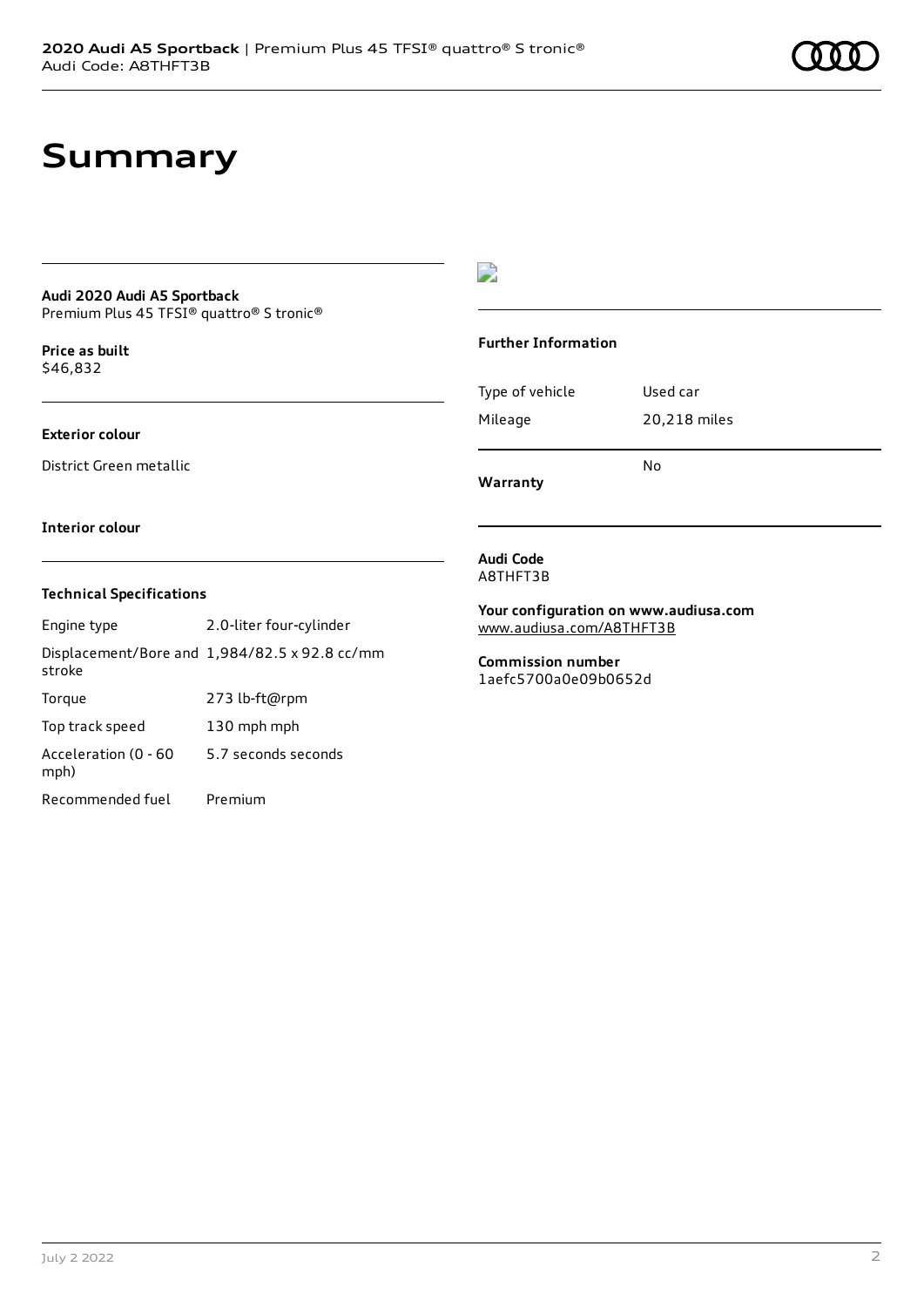

# **Standard features**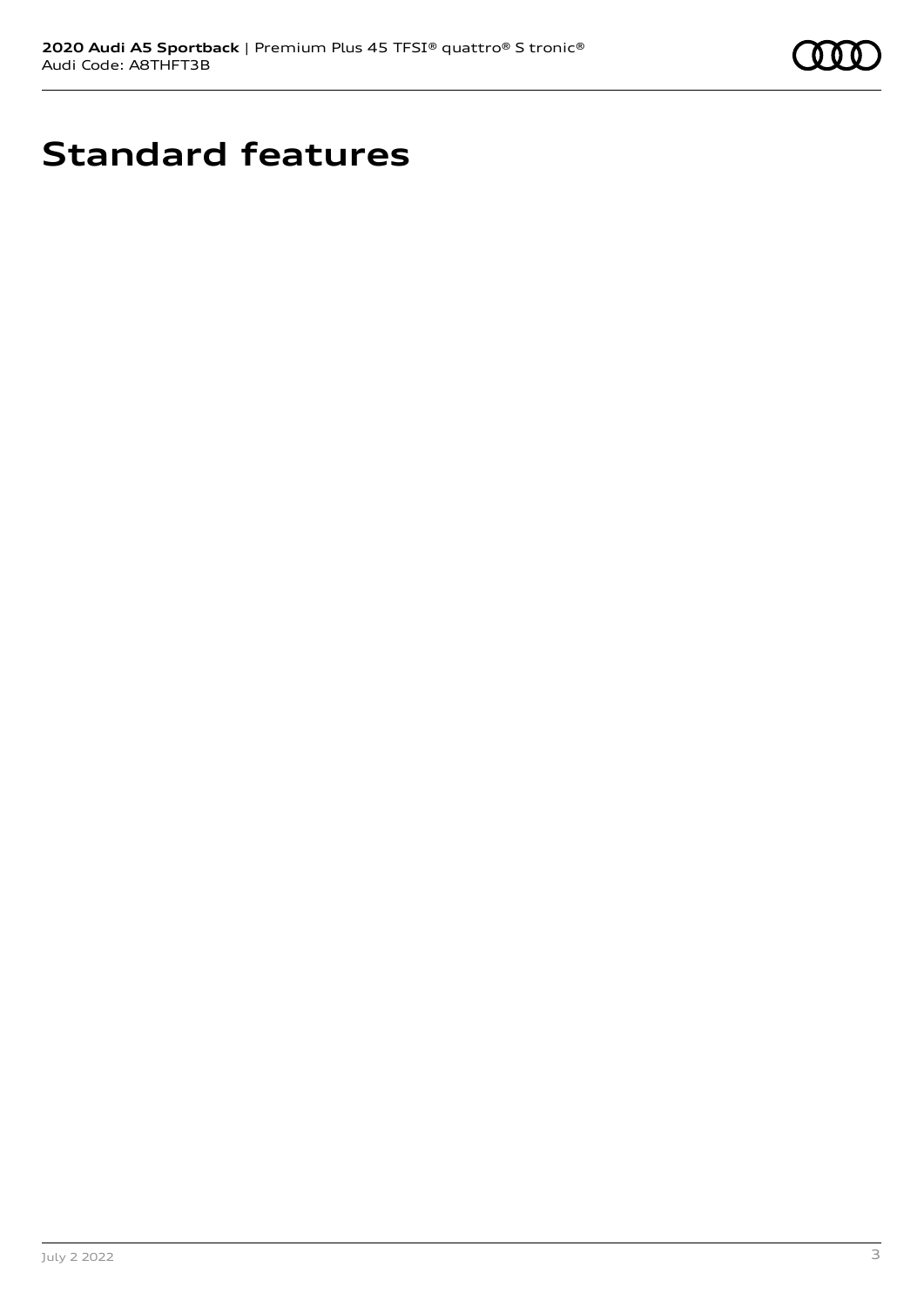# **Dealer remarks**

District Green Metallic 2020 Audi A5 2.0T Premium Plus quattro quattro 7-Speed Automatic S tronic 2.0L 4- Cylinder TFSI quattro, Black w/Leather Seating Surfaces, Alarm System w/Motion Sensors, All Weather Floor Mats, Aluminum Ellipse Dark Inlays, Audi Advanced Key, Audi Side Assist w/Pre Sense Rear, Auto-Dimming Exterior Mirrors, Black Exterior Trim, Black Optic Package, Body Colored Door Handles, Cold Weather Package, Convenience Package, Driver Seat Memory, Heated Rear Seats, Heated Steering Wheel, Matrix-Design LED Headlights, MMI Navigation Plus, Navigation Package, Parking System Plus (Front/Rear Acoustic Sensors), Power Folding Exterior Mirrors, Premium Plus, Rear Seat USB Charge Ports, SiriusXM All Access Service, Wheels: 19" 5- Arm-Pylon Design Titanium Finish.

Thank you for showing interest in an Audi Wilmington vehicle. We genuinely appreciate the opportunity to earn your business. 24/32 City/Highway MPG

Vehicles are researched and priced based on REAL-TIME, LIVE MARKET PRICING TECHNOLOGY that ensures you will always receive the best overall market value.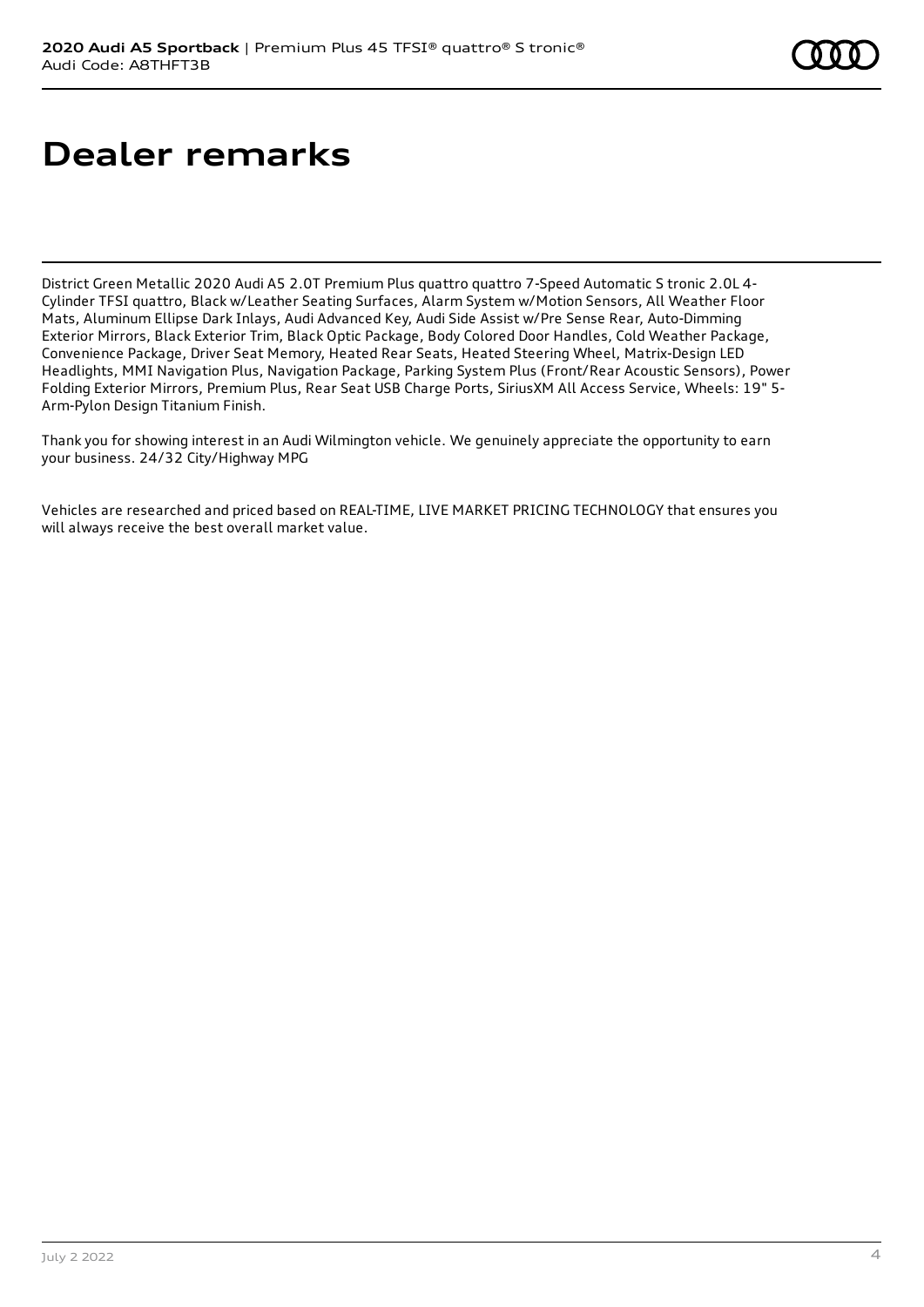# **Technical Specifications**

#### Power Level 45

**Engineering | Performance**

Engine type 2.0-liter four-cylinder

| Displacement                               | 2.01                                          | Turnin<br>to-cur |
|--------------------------------------------|-----------------------------------------------|------------------|
| Max. output ps/hp                          | 248 @ rpm                                     | Steeri           |
| Torque                                     | 273 lb-ft@rpm                                 |                  |
| Valvetrain                                 | 16-valve DOHC with Audi valvelift<br>system   | <b>Suspe</b>     |
| Acceleration (0 - 60<br>mph)               | 5.7 seconds seconds                           | Front            |
| Engine block                               | Cast-iron                                     | Rear a           |
| Induction/fuel injection Turbocharged/FSI® |                                               | Option           |
| Cylinder head                              | Aluminum-alloy                                |                  |
|                                            | Displacement/Bore and 1,984/82.5 x 92.8 cc/mm | <b>Brake</b>     |
| stroke                                     |                                               | Front            |
| Top track speed                            | 130 mph mph                                   | Rear h           |

### **Electrical system**

| Alternator | 14 Volts - 110-150A  |
|------------|----------------------|
| Battery    | 12 Volts - 420A/75Ah |

### **Transmission | Drivetrain**

| Drivetrain type | quattro <sup>®</sup> all-wheel drive                                    |
|-----------------|-------------------------------------------------------------------------|
| Transmission    | Seven-speed S tronic <sup>®</sup> dual-clutch<br>automatic transmission |

| Steering type                              | Electromechanical power steering<br>system                           |
|--------------------------------------------|----------------------------------------------------------------------|
| Turning diameter, curb- 36.1 ft<br>to-curb |                                                                      |
| Steering ratio                             | 15.3:1                                                               |
| Suspension                                 |                                                                      |
| Front axle                                 | Five-link front suspension                                           |
| Rear axle                                  | Five-link rear suspension                                            |
| Optional                                   | Sport suspension                                                     |
| <b>Brakes</b>                              |                                                                      |
| <b>Front brakes</b>                        | 13.3 (ventilated disc) in                                            |
| Rear brakes                                | 13.0 (ventilated disc) in                                            |
| Parking brake                              | Electromechanical                                                    |
| <b>Body</b>                                |                                                                      |
| Material                                   | Multi-material body construction<br>(steel and aluminum composition) |
| Corrosion protection                       | Multistep anti-corrosion protection                                  |

### **Warranty | Maintenance**

**Steering**

Warranty 4-year/50,000-mile Audi New Vehicle Limited Warranty

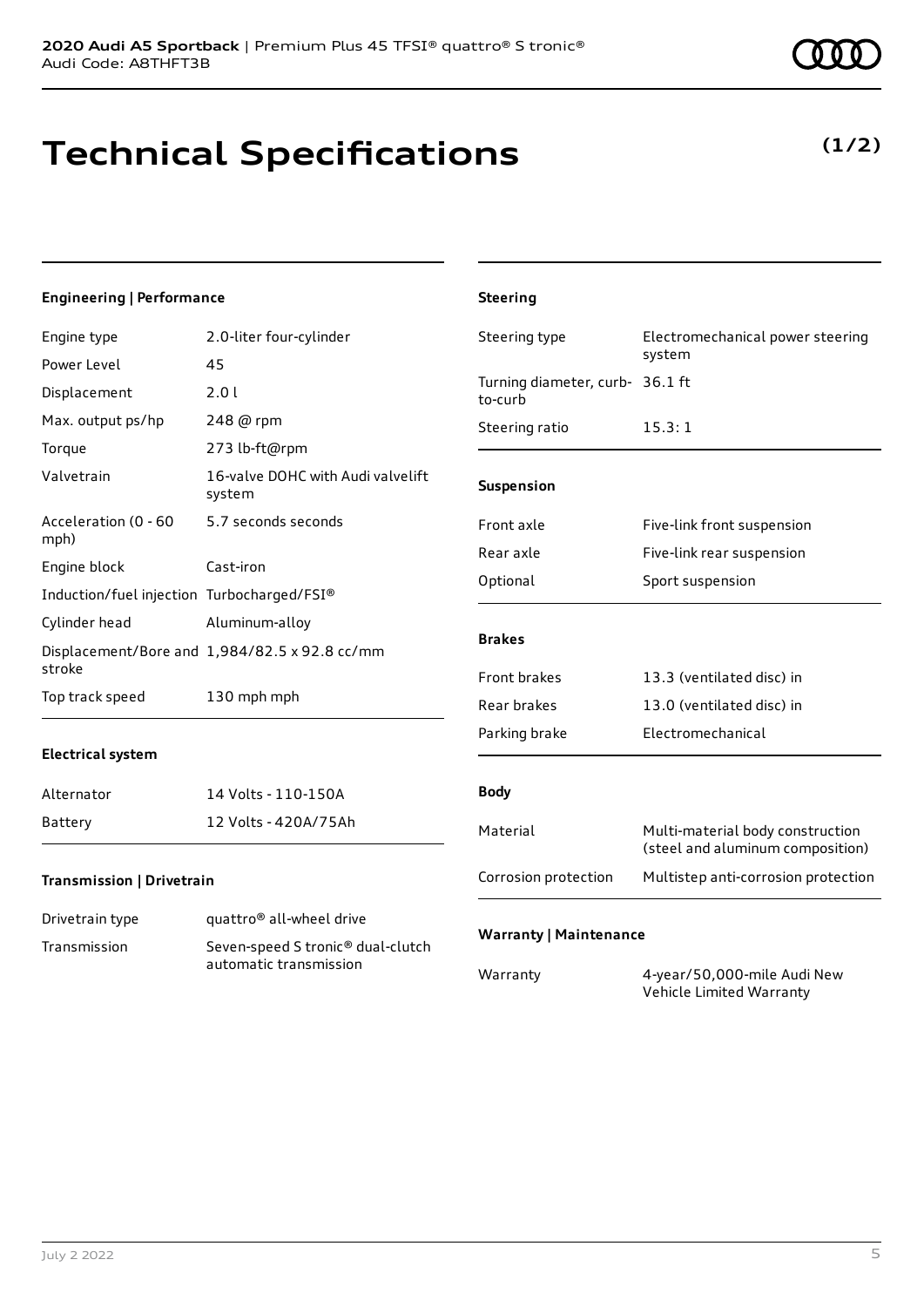# **Technical Specifications**

### **Exterior Measurements**

| Height                           | 54.6 in    |
|----------------------------------|------------|
| Overall width without<br>mirrors | 72.5 in    |
| Length                           | 187.3 in   |
| Wheelbase                        | $111.2$ in |
| Drag coefficient                 | $0.29$ Cw  |
| Overall width with<br>mirrors    | 79.8 in    |
| Track rear                       | 61.7 in    |
| <b>Track front</b>               | 62.5 in    |
| Curb weight                      | 3725 lb    |

### **Interior measurements**

| Seating capacity                          | 5                      |
|-------------------------------------------|------------------------|
| Shoulder room, rear                       | 54.5 in                |
| Head room with front<br>sunroof           | 37.7 in                |
| Leg room, rear                            | $35.1$ in              |
| Shoulder room, front                      | 55.7 in                |
| Head room with rear<br>sunroof            | 37.0 in                |
| Leg room, front                           | $41.3$ in              |
| Cargo volume, rear<br>seatbacks up/folded | 21.8/35.0 cu ft, cu ft |

**(2/2)**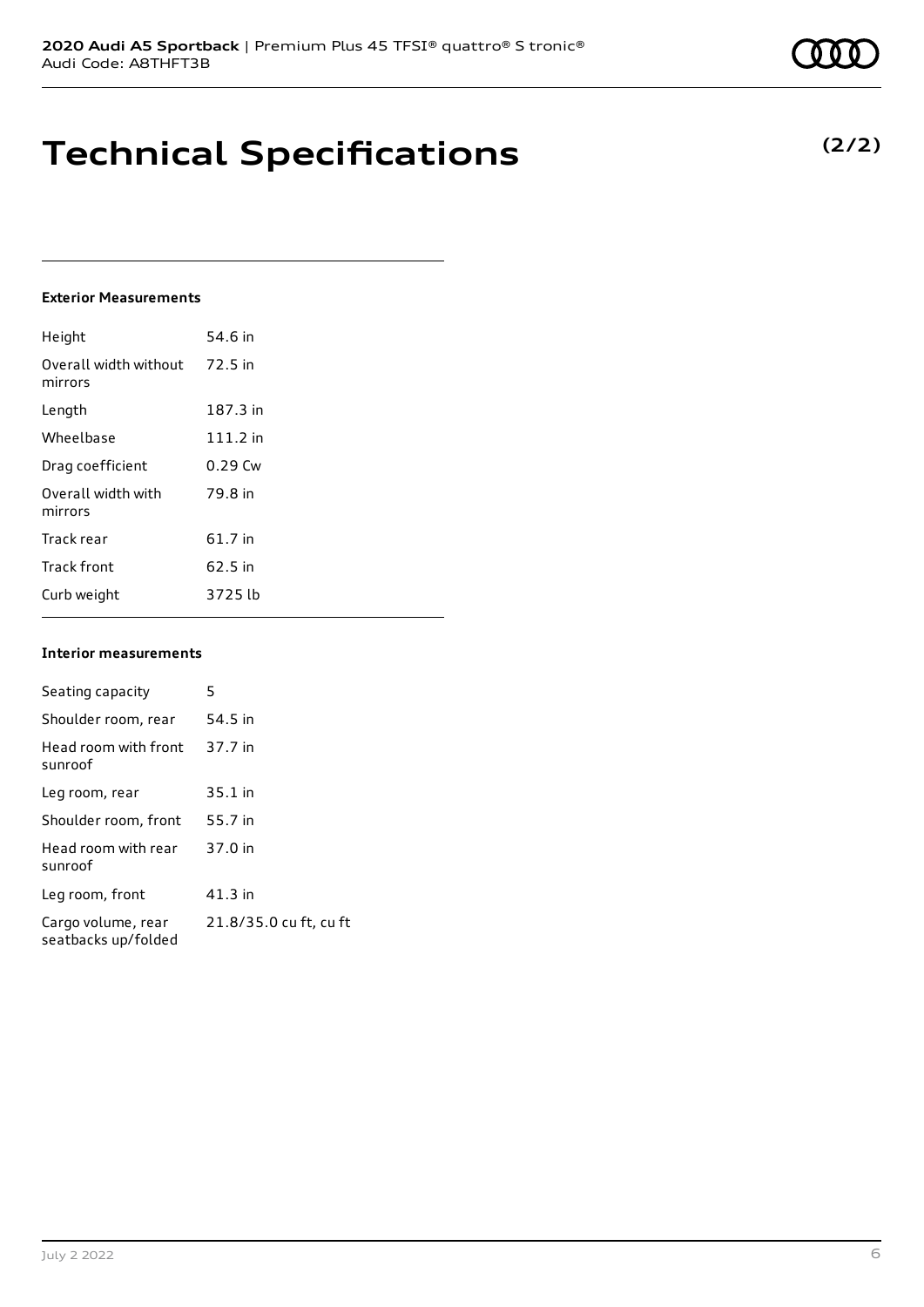# **Consumption- and emission**

### **Consumption by NEDC**

| urban       | 24 mpg |
|-------------|--------|
| extra-urban | 32 mpg |
| combined    | 27 mpg |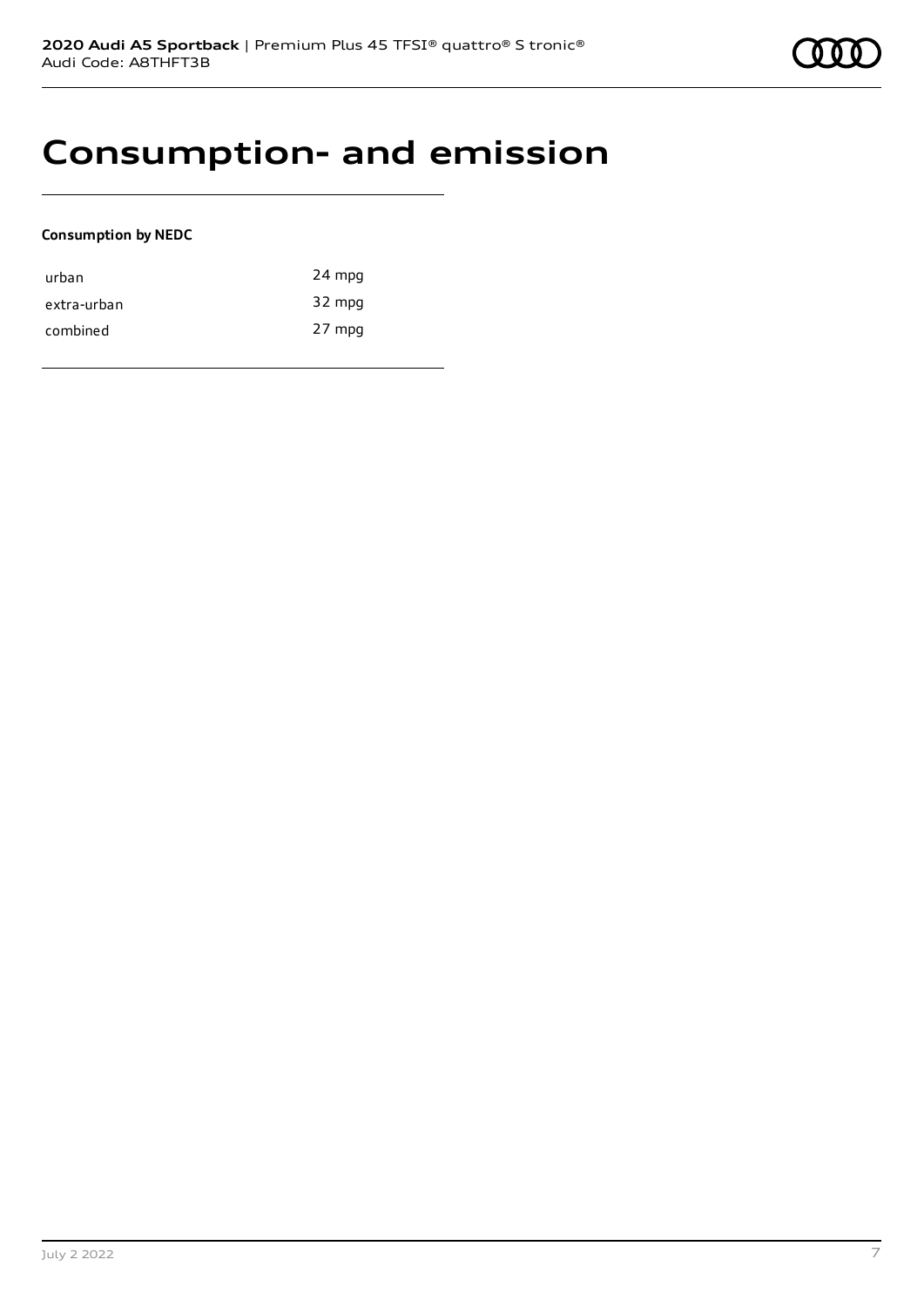# **Contact**

Dealer **Audi Wilmington**

1300 N Union St 19806 Wilmington DE

Phone: +13026612100 FAX: 3024271320

www: [https://www.audiwilmingtonde.com](https://www.audiwilmingtonde.com/)